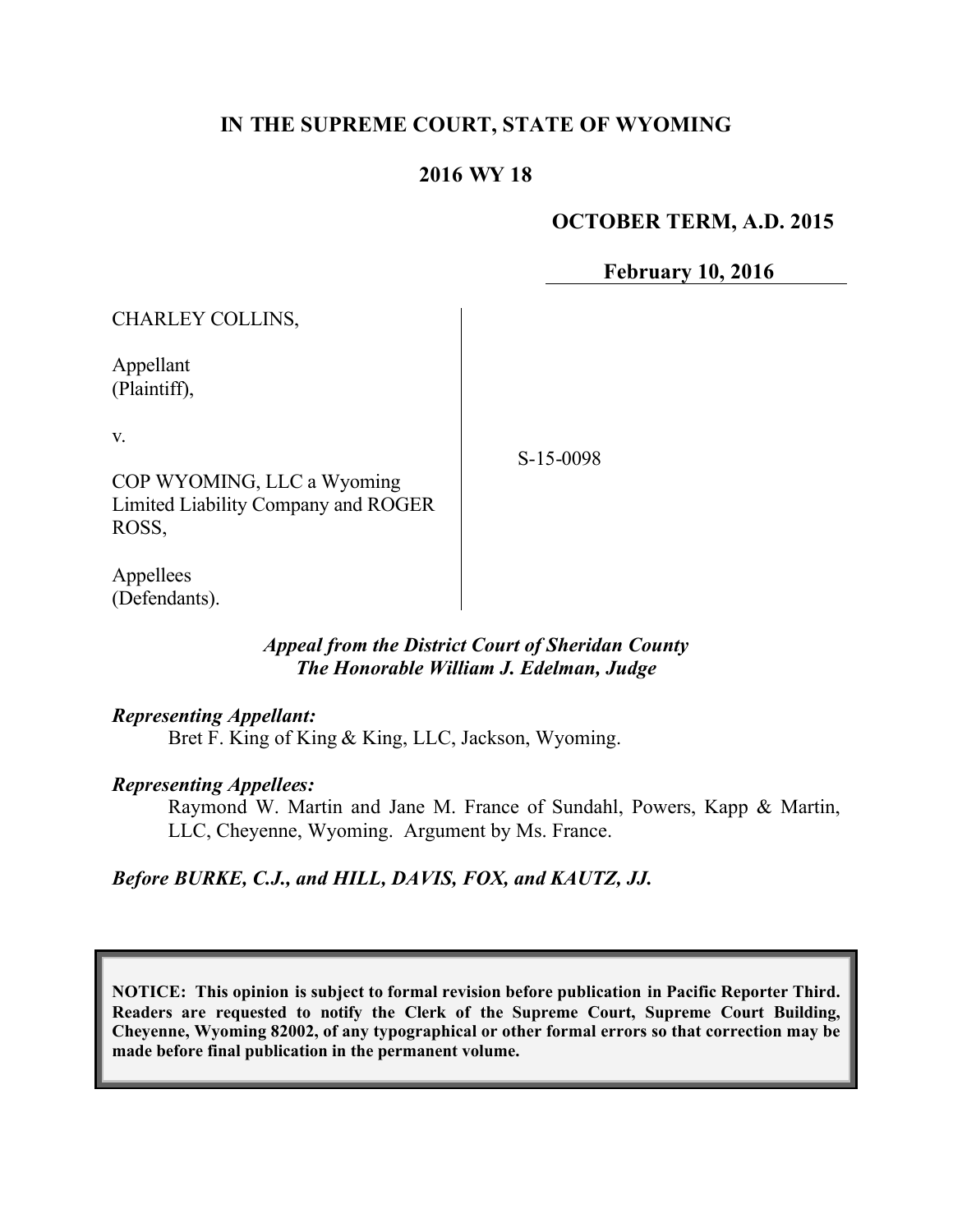## **FOX, Justice.**

[¶1] Appellant Charley Collins appeals the order dismissing his claim for negligent infliction of emotional distress against his employer, COP Wyoming, LLC, and his coemployee, Roger Ross. Charley alleged he suffered emotional injuries after he witnessed the death of his son, Brett Collins,<sup>1</sup> who was also an employee of COP Wyoming, and whose death was covered by Wyoming worker's compensation. The district court found that the claims of the father were derivative of the covered death of the son and were therefore barred by worker's compensation immunity. Charley appeals and we reverse.

## *ISSUE*

[¶2] Is the father's tort claim for negligent infliction of emotional distress barred by the Wyoming Worker's Compensation Act?

## *FACTS*

[¶3] Charley and his son, Brett, were both employed by Appellee COP Wyoming, LLC. Appellee Roger Ross was also employed by COP Wyoming, as the job superintendent and supervisor in charge of safety at the same job site. On August 20, 2012, Mr. Ross was operating a large track hoe excavator to excavate inside a trench box at the job site. Mr. Ross instructed Brett to enter the trench box and work there while Mr. Ross was operating the track hoe. Mr. Ross struck Brett in the head with the bucket of the track hoe, severely injuring him. Charley was notified, and he immediately came to the aid of his son and attempted to administer first aid. In spite of those efforts, Brett died. Brett's estate received worker's compensation benefits as a result of his death.<sup>2</sup> Charley sued COP Wyoming and Mr. Ross, alleging they negligently inflicted emotional distress upon him.

[¶4] COP Wyoming and Mr. Ross filed a motion to dismiss, asserting that the suit against them was barred by the exclusive remedy provision of the Wyoming Worker's Compensation Act, Wyo. Stat. Ann. § 27-14-104(a). After a hearing, the district court granted the motion to dismiss, holding that *Anderson v. Solvay Minerals*, *Inc.*, 3 P.3d 236 (Wyo. 2000) was controlling, and that the father's claim was barred because his injury was derivative of the son's covered death.

[¶5] Charley timely filed this appeal.

<sup>&</sup>lt;sup>1</sup> We will refer to Charley Collins and Brett Collins by their first names for ease of reference.

<sup>&</sup>lt;sup>2</sup> The district court apparently considered matters outside the pleadings in reaching its conclusion and should have treated the motion as one for summary judgment, W.R.C.P. 12(c); however, Charley waived that issue at oral argument.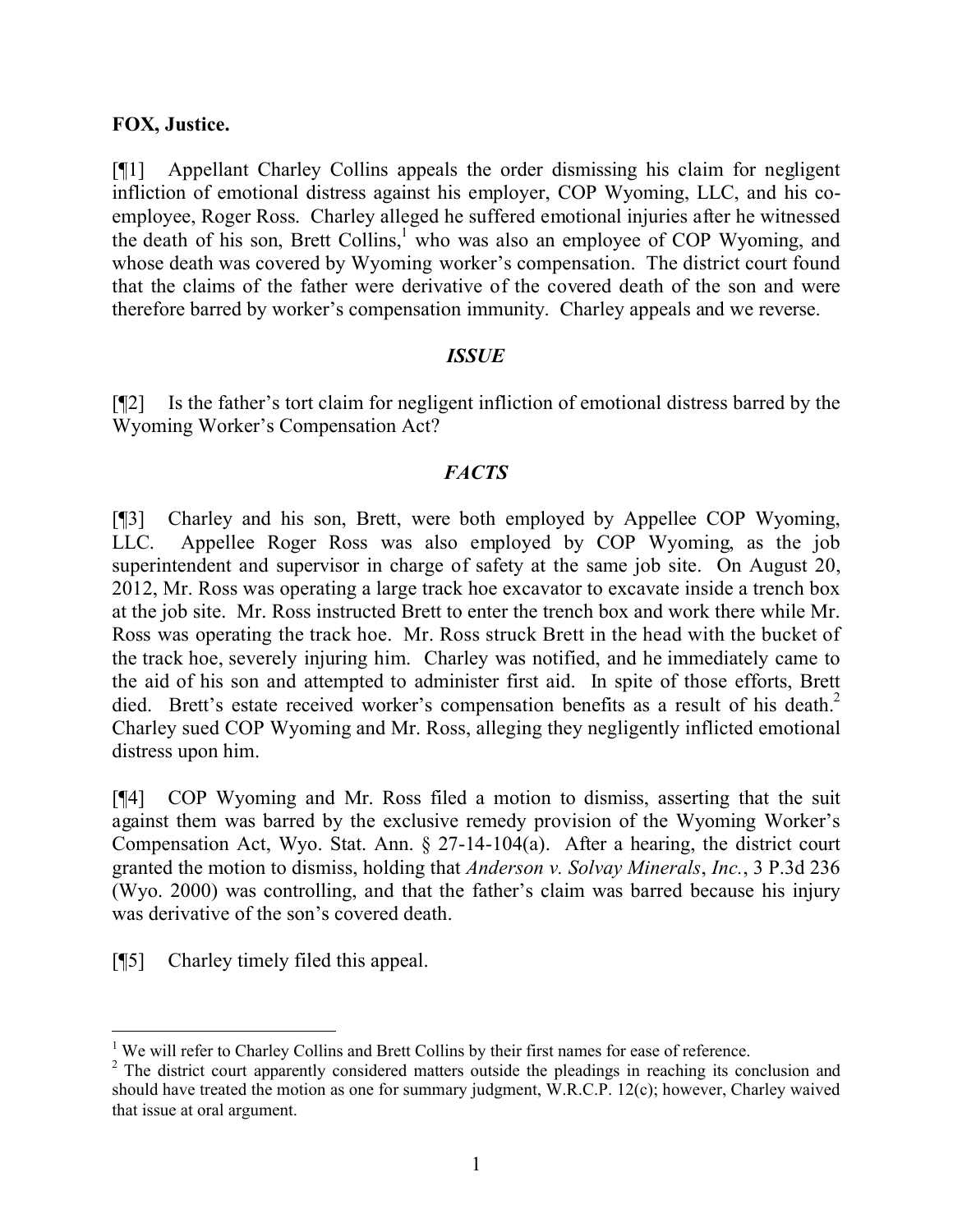### *DISCUSSION*

 $[$ <del>[</del>[6] When reviewing W.R.C.P. 12(b)(6) motions to dismiss, we accept the facts stated in the complaint as true and view them in the light most favorable to the plaintiff. We will sustain such a dismissal when it is certain from the face of the complaint that the plaintiff cannot assert any fact which would entitle him to relief.

*Accelerated Receivable Sols. v. Hauf*, 2015 WY 71, ¶ 10, 350 P.3d 731, 734 (Wyo. 2015) (citations omitted).

[¶7] Article 10, section 4(c) of the Wyoming Constitution directs the legislature to establish a fund from which to pay compensation "to each person injured in such employment or to the dependent families of such as die as the result of [workplace] injuries[.]"

> The right of each employee to compensation from the fund shall be in lieu of and shall take the place of any and all rights of action against any employer contributing as required by law to the fund in favor of any person or persons by reason of the injuries or death.

Wyo. Const. art. 10, § 4(c).

[¶8] The legislature accordingly enacted the Wyoming Worker's Compensation Act, Wyo. Stat. Ann. §§ 27-14-101 to 27-14-806, "which was the legislative embodiment of a compromise between employers and employees who recognized the need for a new system to compensate employees for employment-related injuries without the employee having to rely upon tort concepts." *Baker v. Wendy's of Montana, Inc.*, 687 P.2d 885, 887 (Wyo. 1984). "[T]he act creates liability without fault on the part of the contributing employer and likewise provides the employer with absolute immunity from tort actions including the employer's violation of his duty of care whether the negligence is ordinary or culpable." *Id.* at 888. The legislature codified this "great compromise between employers and employed," *Anderson*, 3 P.3d at 240 (citation omitted):

> (a) The rights and remedies provided in this act for an employee . . . and his dependents for injuries incurred in extrahazardous employments are in lieu of all other rights and remedies against any employer . . . making contributions required by this act[.]

Wyo. Stat. Ann. § 27-14-104(a) (LexisNexis 2015).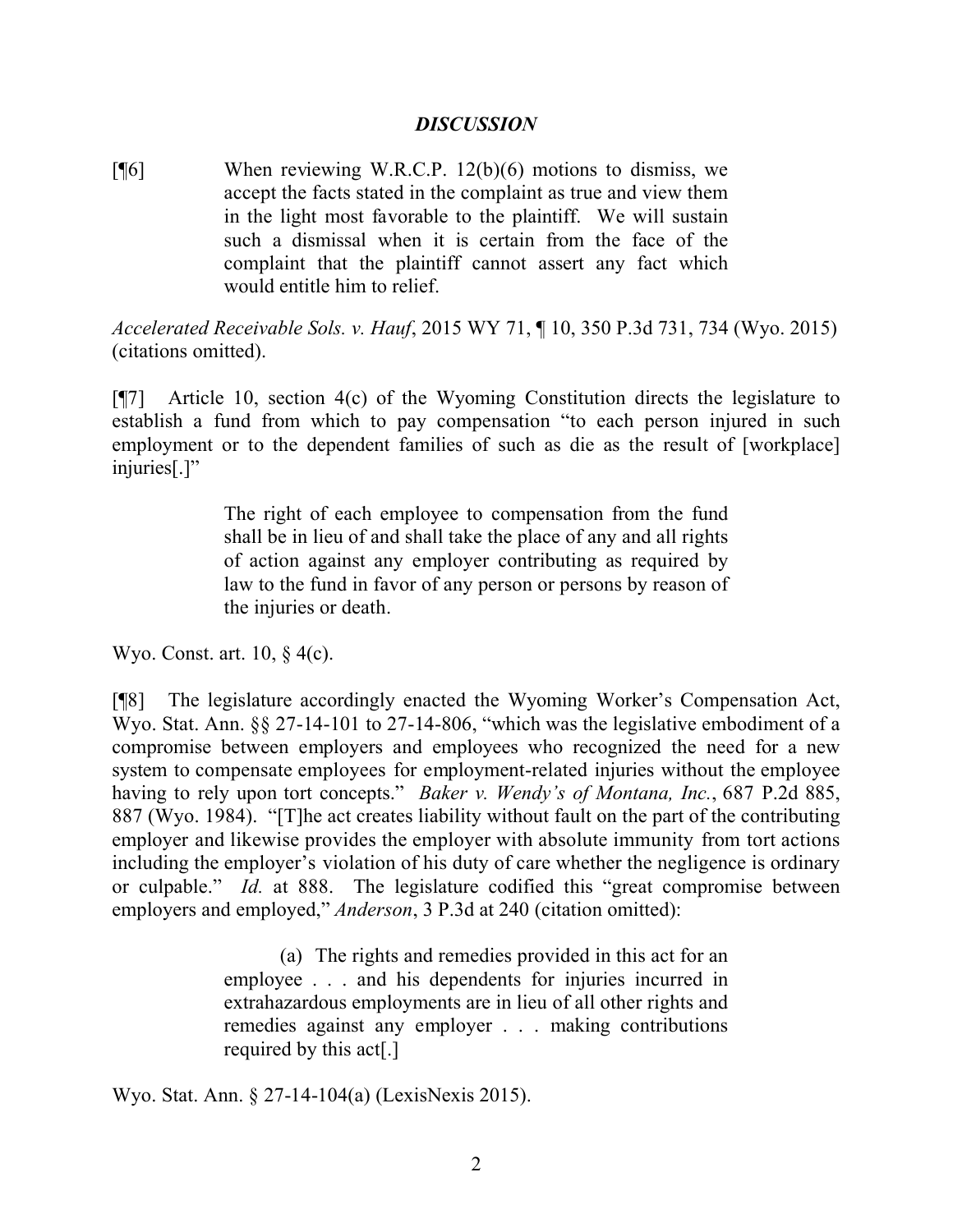[¶9] In *Baker*, this Court held that "mental disorders are compensable under the various worker's compensation acts of the country." 687 P.2d at 890; *see also Johnson v. State ex rel. Wyo. Worker's Comp. Div.*, 798 P.2d 323, 325-26 (Wyo. 1990) (holding that mental injuries are compensable). In 1994, the legislature amended the definition of injury to exclude "[a]ny mental injury unless it is caused by a compensable physical injury[.]" 1994 Wyo. Sess. Laws ch. 86, at 287; Wyo. Stat. Ann. § 27-14-102(a)(xi)(J) (LexisNexis 2015). We upheld the constitutionality of that amendment in *Frantz v. Campbell Cty. Mem'l Hosp.*, 932 P.2d 750, 754 (Wyo. 1997), *overruled in part on other grounds by Torres v. State ex rel. Wyo. Workers' Safety & Comp. Div.*, 2004 WY 92, 95 P.3d 794 (Wyo. 2004), and since that time, we have adhered to the rule that mental injuries not caused by a compensable physical injury are not compensable by worker's compensation. *Cook v. Shoshone First Bank*, 2006 WY 13, ¶ 15, 126 P.3d 886, 890 (Wyo. 2006) ("[C]laims are not covered where the mental injury and resulting suicide were not caused by a compensable physical injury."); *Wheeler v. State ex rel. Wyo. Workers' Safety & Comp. Div.*, 2010 WY 161, ¶ 20, 245 P.3d 811, 817 (Wyo. 2010) (mental injuries not caused by compensable physical injuries not compensable).<sup>3</sup>

[¶10] In *Cook*, the administrator of the estate and the husband of the deceased employee filed a tort action against the employer, alleging negligent or intentional infliction of emotional distress. 2006 WY 13, ¶ 2, 126 P.3d at 887. This Court affirmed the district court's grant of summary judgment in favor of the employer on the infliction of emotional distress claim. *Id.* at ¶ 44, 126 P.3d at 896-97. But before reaching that question, we addressed the question of whether the employer was entitled to worker's compensation immunity, and we held that the claim arising from the employee's mental injury was not barred by worker's compensation because it was not covered "where the mental injury and resulting suicide were not caused by a compensable physical injury." *Id*. at ¶ 15, 126 P.3d at 890. *See also Sisco v. Fabrication Tech., Inc.*, 350 F.Supp.2d 932, 943 (D. Wyo. 2004) ("[M]ental injury is not derivative of any physical injury, and not barred by worker's compensation."); 9 Arthur Larson & Lex K. Larson, *Larson's Workers' Compensation Law* § 100.4 (2014) ("[T]he employer should be spared damage liability only when compensation liability has actually been provided in its place[.]");<sup>4</sup> 101 C.J.S. *Workers' Compensation* § 1746, at 396 (2013) ("A civil action against an employer for a nonphysical injury is permitted because such injury is not encompassed within the scope of the workers' compensation act[.]").

<sup>&</sup>lt;sup>3</sup> The parties have not raised the issue of whether mental injuries arising from a compensable physical injury to another are covered, and we will not consider it. *See e.g.*, *Wheeler*, 2010 WY 161, ¶ 22, 245 P.3d at 817-18.

<sup>&</sup>lt;sup>4</sup> However, "if [an] injury itself comes within the coverage formula, an action for damages is barred even although [a] particular element of damage is not compensated for." *Building & Constr. Dep't v. Rockwell Int'l Corp.*, 7 F.3d 1487, 1494 (10th Cir. 1993) (quoting 2A Arthur Larson, *The Law of Workmen's Compensation* § 65.00, at 12-1 (1993)).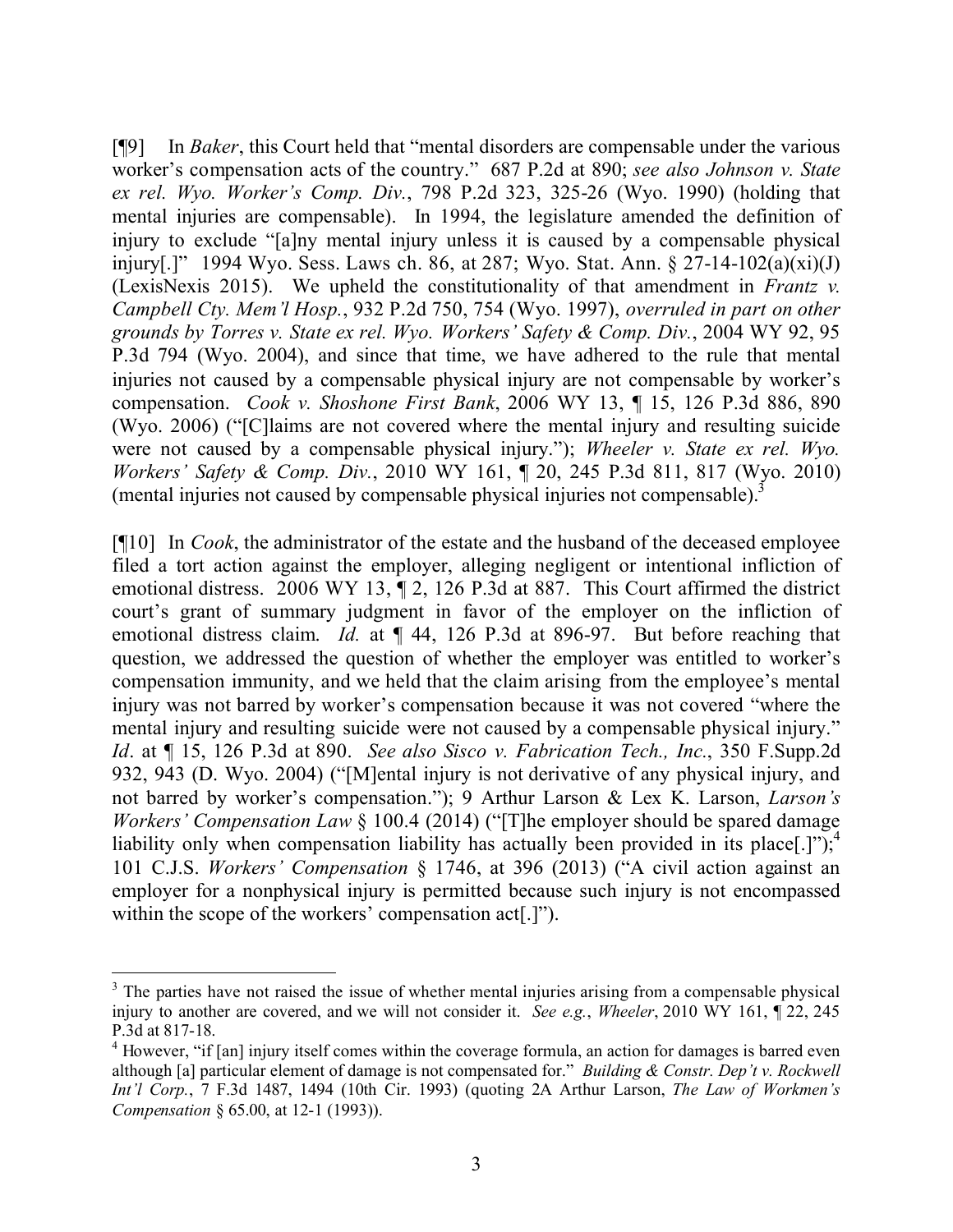[¶11] Charley's claim for emotional distress is a claim for a mental injury that is not caused by a compensable physical injury to him; therefore it is not compensable under Wyoming worker's compensation, and neither COP Wyoming nor Mr. Ross is entitled to worker's compensation immunity on that basis.

[¶12] We turn then to the question of whether Charley's claim is nevertheless barred by worker's compensation because it is derivative of a covered claim, Brett's death. The district court concluded that "the current claim for negligent infliction of emotional distress is subsumed by the WWCA [Wyoming Worker's Compensation Act] as it is derivative of the death of [Charley's] son, and the relief provided by the WWCA is the exclusive remedy." The district court relied on *Anderson* to support its conclusions. There, the parents of a miner killed in the collapse of a trona mine sued the mine for wrongful death and for intentional infliction of emotional distress. *Anderson*, 3 P.3d at 237. The parents were notified of the mine's collapse, and they went there to wait for news about their son. Initially they were told that he was talking and joking with his rescuers, but soon after they were advised that his heart had stopped, and he was pronounced dead. *Id.* This Court, after reviewing the "great compromise" that resulted in the Wyoming Worker's Compensation Act, concluded that "[r]elief is available to survivors for the death of a worker under Wyoming worker's compensation law, and the remedy is exclusive." *Id.* at 240. The *Anderson* court quoted an earlier case, where we said:

> [W]e hold, then, that where the employee's injury occurs in a work-related situation, as it did here, and is in all other respects compensable, as it is here, the employer of the injured or deceased employee who is contributing to the compensation fund in behalf of the worker's account is absolutely immune from all common-law tort remedies arising out of the injury to or death of the employee including causes of action for intentional tort or culpable negligence.

*Id*. at 239 (quoting *Parker v. Energy Dev. Co.*, 691 P.2d 981, 985 (Wyo. 1984)). We concluded that "in providing the articulated benefits for death, the legislature subsumed the entire prospect of recovery for the death of an employee engaged in covered employment." *Id.* at 240.

[¶13] Charley argues that his case is distinguishable from *Anderson* for two reasons: First, unlike the parents in *Anderson*, Charley was at the scene of the accident and he falls into the class of familial plaintiffs who can recover for negligent infliction of emotional distress under *Gates v. Richardson*, 719 P.2d 193 (Wyo. 1986). Second, Charley, as an employee of COP Wyoming, suffered his own independent injury during the scope and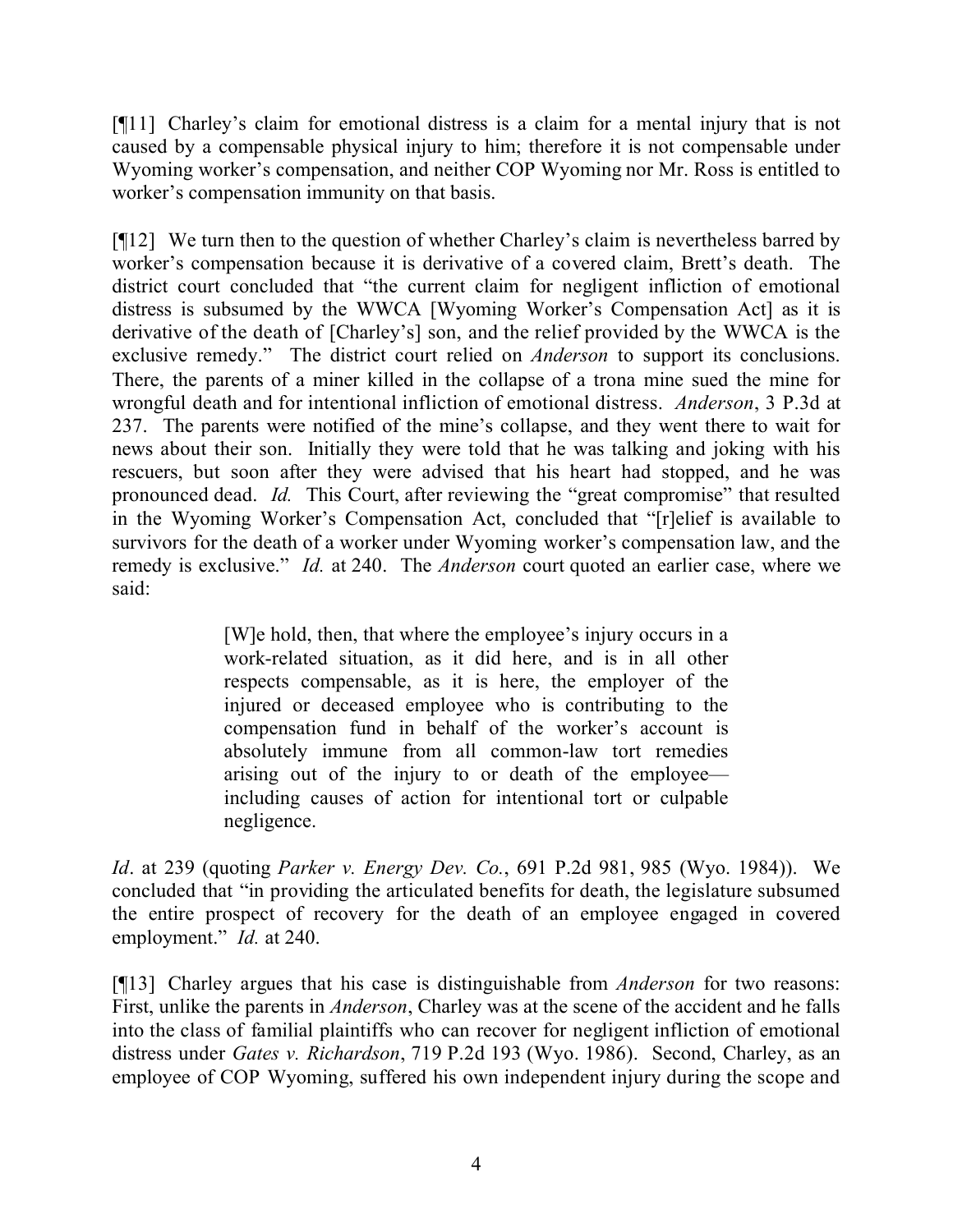course of his employment, and is in a different position than the parents in *Anderson*, who were not employees.

[¶14] Although there are distinctions between this case and *Anderson*, they do not provide a way around *Anderson's* clear holding that a claim is derivative of a covered worker's compensation claim "when there is a nexus between the injury and some condition, activity, environment or requirement of the employment." *Anderson*, 3 P.3d at 240 (citation omitted). The difference between the Andersons' claim for intentional infliction of emotional distress and Charley's claim for negligent infliction of emotional distress is not significant to this analysis. In *Anderson*, 3 P.3d at 238, the parents argued that Wyo. Const. art. 9,  $\S 4^5$  preserved their right to bring an action for wrongful death in spite of the worker's compensation bar at Wyo. Const. art. 10,  $\&$  4, an argument which this Court rejected. But they also argued their claim was not barred by worker's compensation immunity "because the emotional distress was not incurred in employment, resulting instead from Solvay Minerals' conduct directed toward the Andersons." *Id.* at 240. This is exactly the argument presented to us by Charley (the fact Charley is an employee and the parents in *Anderson* were not, does not alter the "nexus" analysis).

[¶15] We therefore consider whether *Anderson's* holding that the parents' intentional infliction of emotional distress claim was derivative of the son's covered worker's compensation claim, and consequently barred, was correctly decided. In doing so, we recognize a strong interest in adhering to past precedent under the doctrine of *stare decisis*. *W. Wyo. Constr. Co. v. Bd. of Cty. Comm'rs of Sublette Cty.*, 2013 WY 63, ¶ 14, 301 P.3d 512, 515 (Wyo. 2013) (citing *Arnott v. Arnott*, 2012 WY 167, ¶ 29, 293 P.3d 440, 443 (Wyo. 2012)). However, "when precedential decisions are poorly reasoned, we should not feel compelled to follow them." *Id.* (citing *Brown v. City of Casper*, 2011 WY 35, ¶ 43, 248 P.3d 1136, 1146 (Wyo. 2011)). For the reasons discussed below, we find that emotional distress claims are direct claims between the alleged tortfeasor and the injured party, are not derivative of the associated covered injury or death, and are not

  $5$  Wyo. Const. art. 9,  $\S$  4 provides:

For any injury to person or property caused by wilful failure to comply with the provisions of this article, or laws passed in pursuance hereof, a right of action shall accrue to the party injured, for the damage sustained thereby, and in all cases in this state, whenever the death of a person shall be caused by wrongful act, neglect or default, such as would, if death had not ensued, have entitled the party injured to maintain an action to recover damages in respect thereof, the person who, or the corporation which would have been liable, if death had not ensued, shall be liable to an action for damages notwithstanding the death of the person injured, and the legislature shall provide by law at its first session for the manner in which the right of action in respect thereto shall be enforced.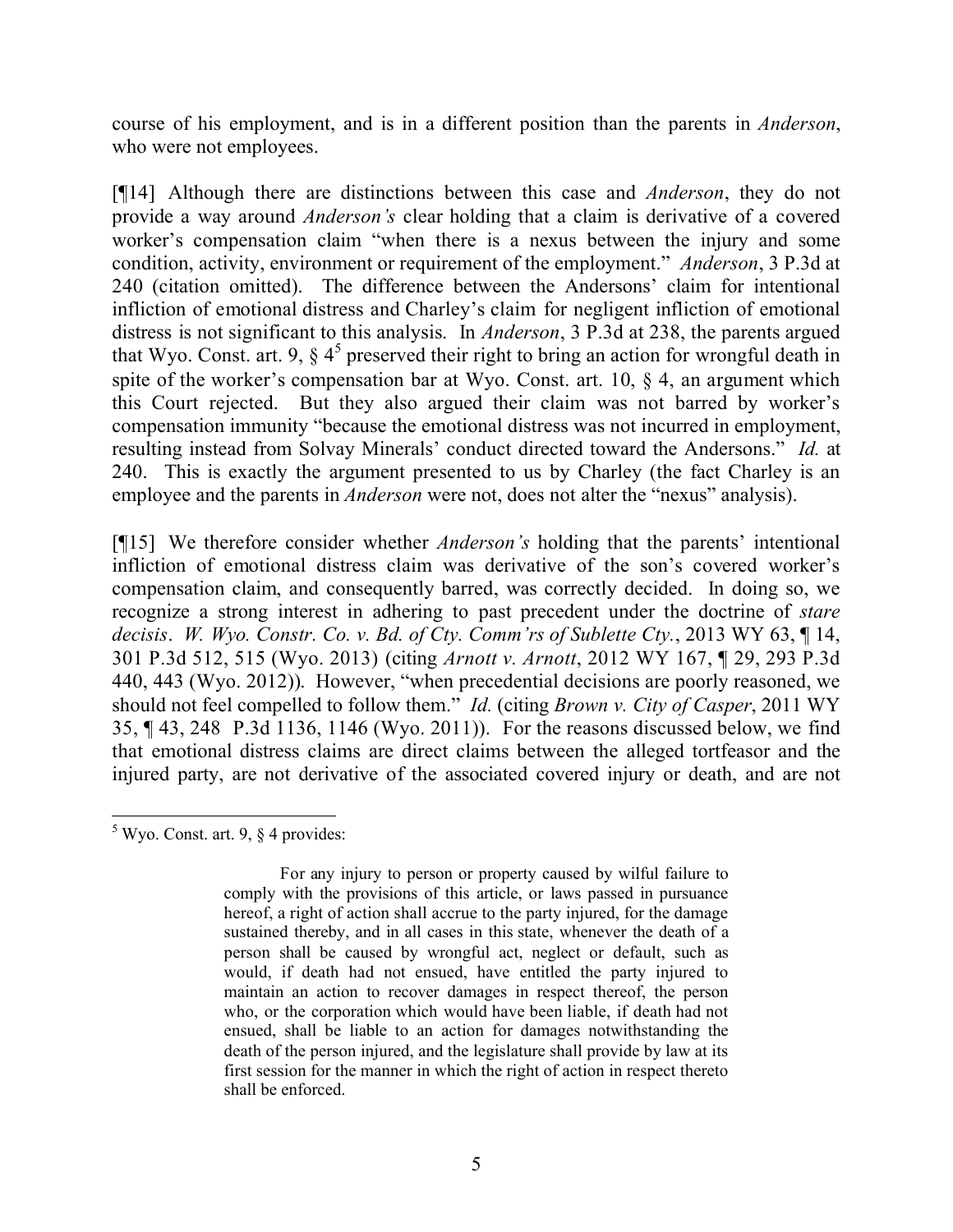necessarily barred by worker's compensation immunity; and we overrule *Anderson* to the extent it holds to the contrary.

[¶16] Charley has alleged COP Wyoming and Mr. Ross had an independent duty to him, which they breached. When we recognized the tort of negligent infliction of emotional distress, we extended the duty of care to a limited class of persons who were neither physically impacted nor in the zone of danger. *Gates v. Richardson*, 719 P.2d 193, 195, 199 (Wyo. 1986). We established that the alleged tortfeasor can have an independent duty to spouses, children, parents, and siblings who witness the severe injury or death of their relative, in certain circumstances. *Id.* at 199. Charley does not attempt to bring an action for the death of his son; rather, he alleges that COP Wyoming and Mr. Ross breached a duty of care to him, separate from the duty they had to Brett. We recognized a similar exception to the worker's compensation bar in *Pan American Petroleum Corp. v. Maddux Well Service*, 586 P.2d 1220 (1978), when we held that a third-party claim for indemnity against the employer of a covered employee was not based on the employee's injury. Rather, "[i]t is based on 'by reason of' 'on account of' the alleged breach of an independent duty owed by the employer to the third party." *Id.* at 1224.

[¶17] We also recognized the distinction between a wrongful death claim and a claim for infliction of emotional distress in *R.D. v. W.H.*, 875 P.2d 26, 32 (Wyo. 1994), where we held that "Appellant's emotional distress claims were pleaded separately from the wrongful death claims, and they were drafted in their generally accepted elements. The claims were clearly not parasitic to the wrongful death claims even though they arose out of the same circumstances." (Citations omitted.) In contrast, we have held that "a claim for loss of consortium is derivative of the injured party's claim." *Worman v. Carver*, 2002 WY 59, ¶ 31, 44 P.3d 82, 89 (Wyo. 2002). Accordingly, claims for loss of consortium arising out of the death of an employee covered by worker's compensation are generally barred. 9 Larson, *supra* ¶ 10, § 101.02; *Hesse v. Ashland Oil, Inc.*, 642 N.W.2d 330, 337 (Mich. 2002) (Kelly, J., dissenting) (unlike loss of consortium claim, negligent infliction of emotional distress claim is a separate, independent cause of action "not dependent upon actual injury to, or recovery by, another person.") (quoting *Auto Club Ins. Ass'n v. Hardiman*, 579 N.W.2d 115, 117 (Mich. Ct. App. 1998)).

[¶18] We recognize that the majority of jurisdictions have held that an independent claim for negligent infliction of emotional distress is barred by worker's compensation if it arises from a covered injury. For example, in *Maney v. Louisiana Pac. Corp.*, 15 P.3d 962 (Mont. 2000), the Montana Supreme Court held:

> Here, while Maney's claims for negligent and intentional infliction of emotional distress are independent tort causes of action, they are logically related to the underlying injury to, and death of, [employee]. In other words, had [employee's] injury and death not occurred,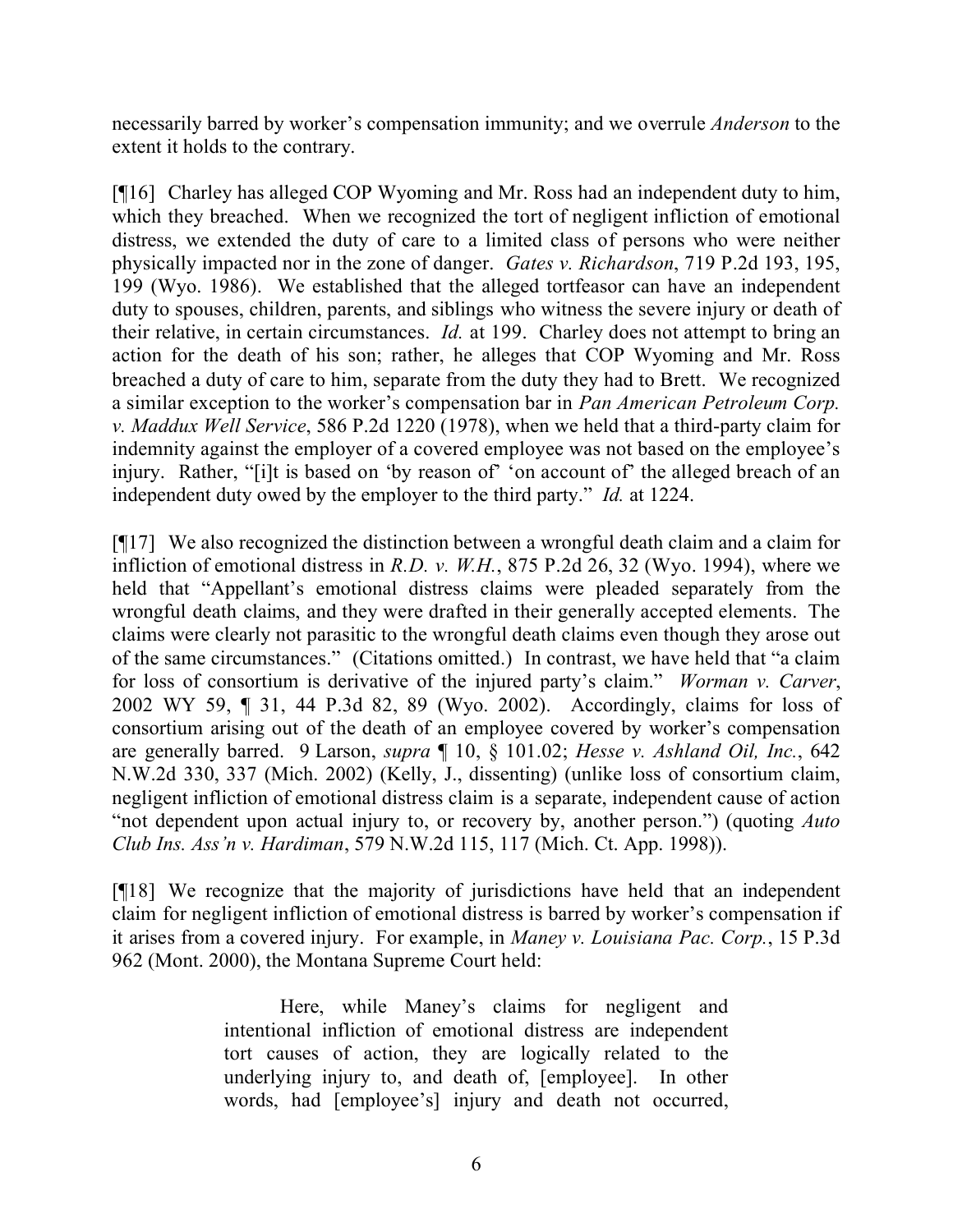Maney's emotional distress claims would not have arisen. Thus, her claims arose as a result of—and directly concern— [employee's] compensable injury and death. Moreover, her complaint does not allege any acts by [the employer] resulting in her emotional distress separate from—or in addition to the negligence which allegedly caused [employee's] accident. There is a clear nexus between the injury to, and death of, [employee] and Maney's emotional distress claim.

*Id.* at 968. 6

[¶19] We reject this "but for" analysis as too broad, and agree with the courts that have found that a claim for emotional distress is not necessarily a derivative claim arising from the injury of another. *See*, *e.g.*, *Bosch v. St. Louis Healthcare Network*, 41 S.W.3d 462, 465 (Mo. 2001). We would apply the rationale of courts that have allowed claims to proceed on behalf of unborn children injured when their mothers were covered by worker's compensation. *See*, *e.g.*, *Pizza Hut of Am., Inc. v. Keefe*, 900 P.2d 97 (Colo. 1995), where the Colorado Supreme Court held there was no worker's compensation bar for the claim of the unborn child because

> regardless of whether the mother was injured, the injury to the child was separate and distinct and subjects the employer to separate liability. In this case, the child's right of action arises out of and on account of her own personal injuries, and not any personal injury suffered by the mother. The mother and child happened to be injured at the same time—the fact that the mother may have been injured, however, is not a bar to tort recovery for the child or a basis for limiting the child's recovery to the workers' compensation law.

*Id.* at 101; *see also Ransburg Indus. v. Brown*, 659 N.E.2d 1081, 1085 (Ind. Ct. App. 1995) ("While the derivative injury doctrine bars recovery by a third party who claims damages on account of an injury to the employee, if the same third party suffers his own injury, then he has his own claim against the employer."); *Meyer ex rel. Meyer v. Burger King Corp.*, 2 P.3d 1015, 1020 (Wash. Ct. App. 2000) (discussing cases that reasoned "that the injuries to the children did not derive from the injuries to the mothers and therefore, the children's claims were outside the purview of the worker's compensation laws").

 6 *See also Pittman v. Western Eng'g Co., Inc.*, 813 N.W.2d 487, 498 (Neb. 2012); *Snyder v. Michael's Stores, Inc.*, 945 P.2d 781, 785 (Cal. 1997); *Cole v. Fair Oaks Fire Protection Dist.*, 729 P.2d 743, 751- 52 (Cal. 1987); *Provost v. Puget Sound Power & Light Co.*, 696 P.2d 1238, 1241 (Wash. 1985).